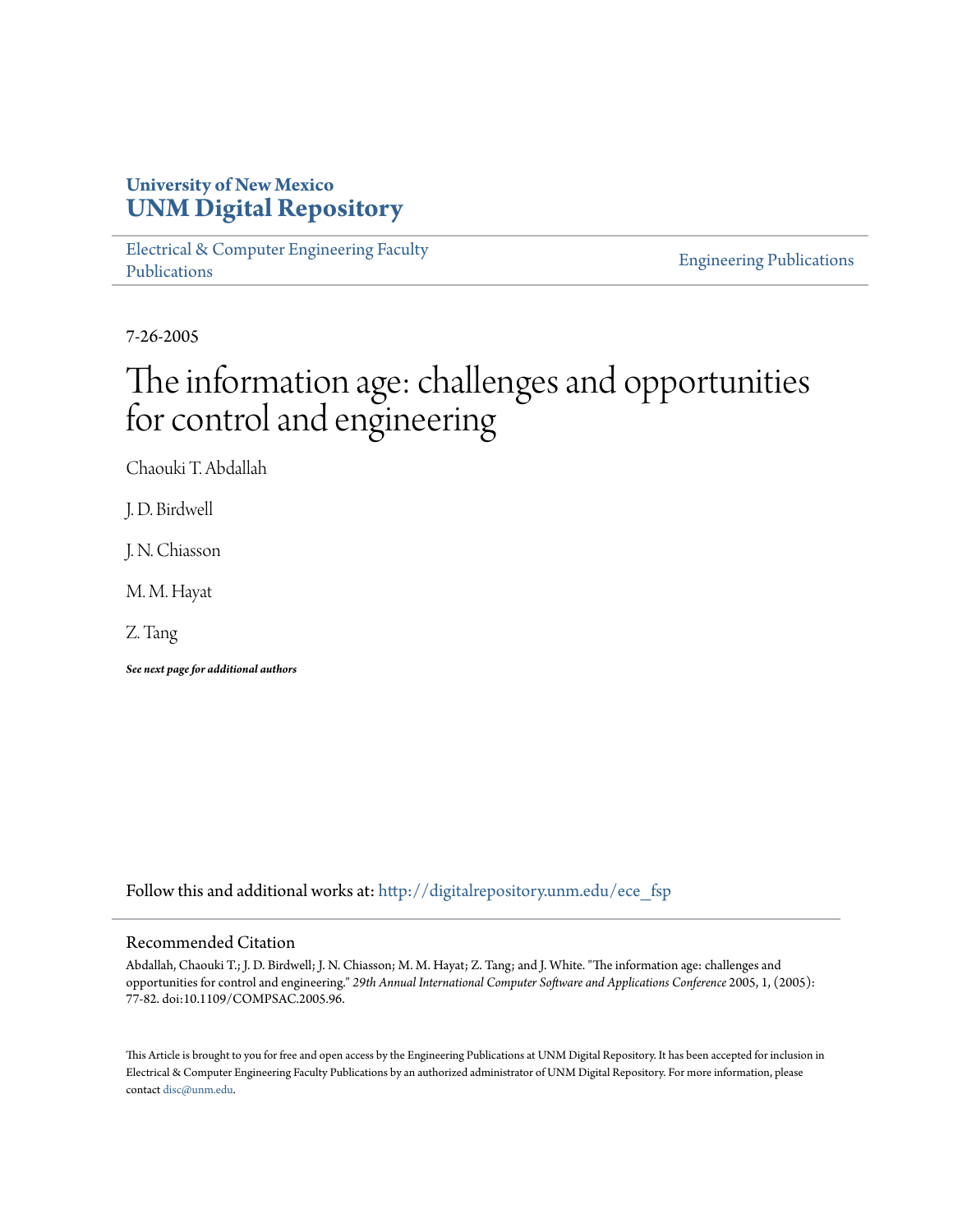#### **Authors**

Chaouki T. Abdallah, J. D. Birdwell, J. N. Chiasson, M. M. Hayat, Z. Tang, and J. White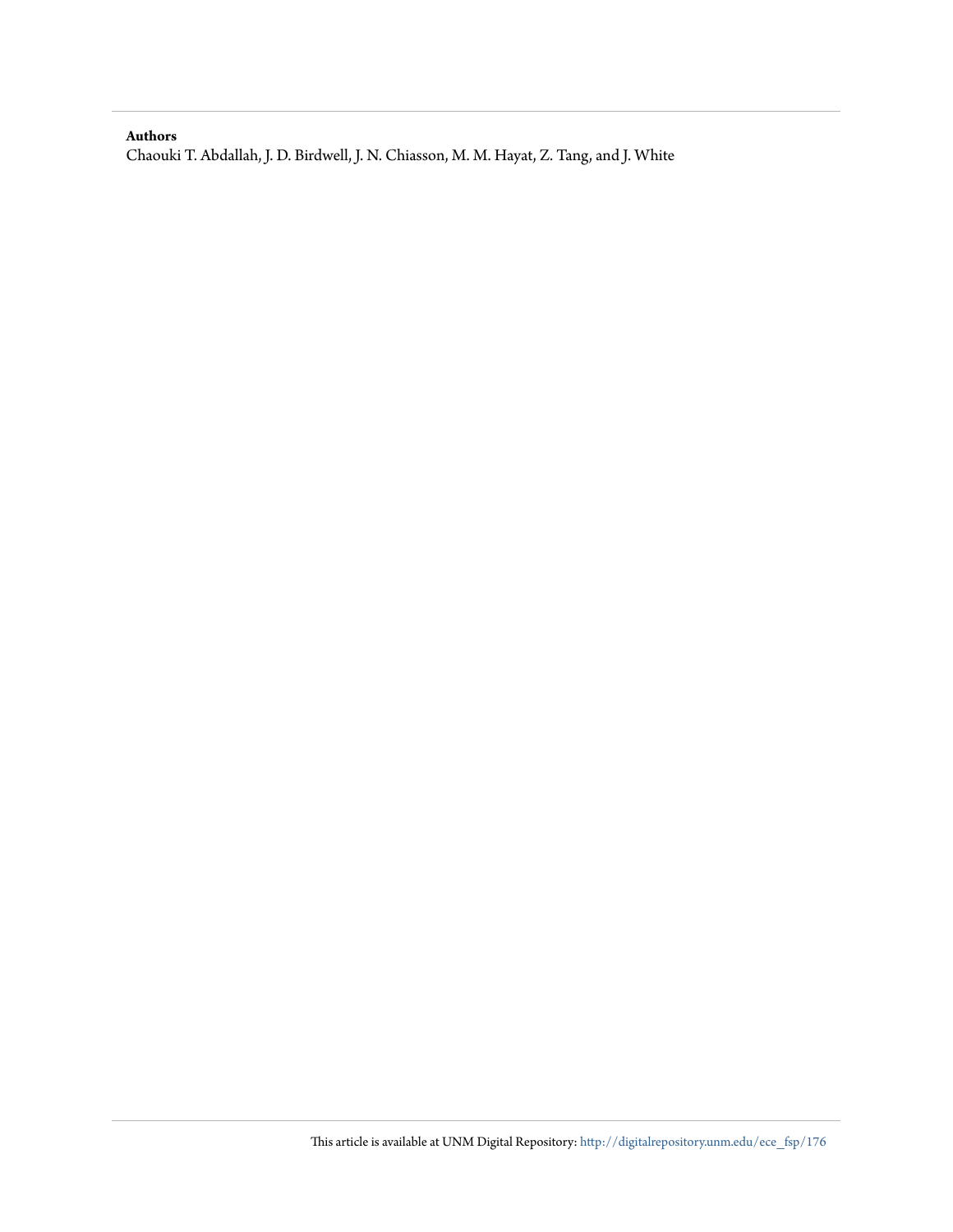# **The Information Age: Challenges and Opportunities for Control and Engineering**

J. D. Birdwell∗, J. N. Chiasson∗, C. T. Abdallah<sup>+</sup>, M. M. Hayat<sup>+</sup>, Z. Tang∗, J. White<sup>∗</sup> <sup>∗</sup>Dept. of Elec. and Comp. Engr. University of Tennessee Knoxville, TN 37996-2100 USA {birdwell, tang, jwhite}@lit.net, chiasson@ece.utk.edu <sup>+</sup>Dept. of Elec. and Comp. Engr. University of New Mexico, EECE Building, MSC011100 Albuquerque, NM 87131-0001 USA {chaouki, hayat}@eece.unm.edu

## **Abstract**

*The proliferation of computational resources and data networks has enabled the conception and solution of information management problems of an unprecedented scale. These technologies expose vulnerabilities that may be exploited through happenstance or design. The engineering problems encountered in the design of networked data systems and software are familiar in the controls community: resource allocation and management, distributed decisionmaking, time-delay systems, discrete-event and hybrid systems analysis and design, detection and identification, stability, robustness and reliability, and large-scale systems.*

# **1. Introduction**

This presentation offers a perspective, and perhaps some insight, into a few of the possible applications of systems and control technologies in information resource management and operation. The emphasis is upon the roles that systems dynamics, measurement, information structures, and controls processes play in determining achievable performance. Solutions typically require a combination of art and science or mathematics – they go beyond the current capabilities of formal design methods and analysis techniques. Fast processors and high-bandwidth communications networks provide the foundation for high-performance computing. The dynamics these systems exhibit include the effects of time delays, processing and bandwidth constraints, and random behaviors caused by both processor and network loadings and unmodeled or unknown decision processes within operating systems. The transient behavior of a novel load balancing method for a parallel database is discussed. Measurement of performance in a high-performance parallel computation environment is nontrivial, and leads to issues surrounding the synchronization of distributed clocks. Grid computing is parallel computation using a geographically distributed, and typically very large, collection of computers, with shared networking resources, which lead to increased and more variable delays in the transmission of both data and control information, and degradation of performance. Reliability of computational and network resources, and redundancy of information, are exceptionally important issues that lead to dynamic resource allocation strategies in the presence of delays and uncertainties. Related problems are encountered for highbandwidth long distance communications channels. As our societies become dependent upon our information infrastructure, the security and reliability of that infrastructure is of paramount importance. Information security in the enterprise, or in distributed computational grids, requires dynamic responses to detected threats, which can originate from within or outside the protected infrastructure. A closed-loop control perspective is valuable, as the engineer designs instrumentation and controls to detect threats, identify threat patterns, and take actions to reduce vulnerabilities. Information surveillance generates massive collections of data, and automated knowledge discovery, or data mining, methods are required. Dynamic systems offer one solution strategy, whereby objects of a collection are associated with states of a nonlinear system whose fixed points represent naturally occurring clusters of similarity within the collection. The technology has wide applicability, with implications in digital libraries, counter-terrorism and homeland security, and analysis of molecular structures. Many

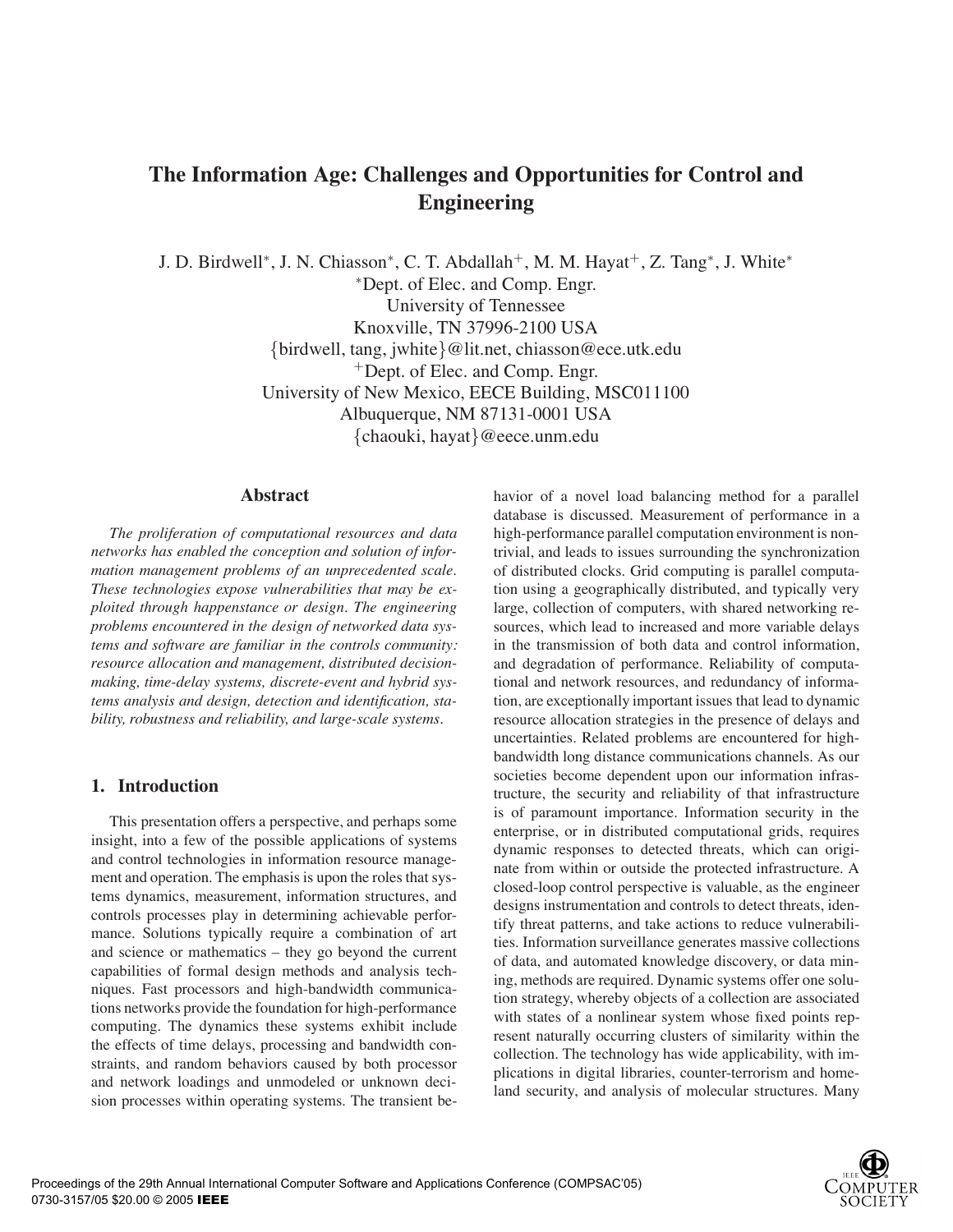of the flaws of today's software systems, which introduce security vulnerabilities, can be traced to the software engineering processes used to develop these systems. This can be understood from the perspective of systems dynamics and control. Methods of software engineering, such as the software lifecycle processes advocated by IEEE standards, are in essence coupled feedback loops, where development and lifecycle costs can be related to loop time delays and gains, and, in some instances, the absence of appropriate review and feedback. The fields related to software and control-ware are synergistic: Both can learn from the other. This presentation provides a glimpse into application areas where methods and insights from systems and control engineering can have immediate and positive impacts. The applications, in turn, stress the systems and control engineering field, reminding its practitioners of their limitations: Design methods for hybrid control strategies, especially for large scale or distributed systems, are still in their infancy. While substantial theory exists for analysis of systems that incorporate fixed time delays, much less is known where communications channels exist that packetize information, transmit data across band-limited channels, and subject the information packets to random delays. There are abundant opportunities for systems and control engineering practitioners to make significant contributions to society while addressing open and difficult fundamental problems in their chosen field.

# **2. Load Balancing**

Many computational problems have outgrown the capacity of single processor machines. Parallel computing, or the use of multiple communicating processors to solve a single problem, originated in communities that required intensive numerical calculations, but parallelism is now found in a large variety of applications. Examples include large web services, such as those offered by Google, and require parallel designs for resource management, file systems, web servers, and databases. This research group has focused upon parallelization of specialized databases for storage of DNA profiles. Two important research areas have been *load balancing* and *dynamic resource allocation*. Load balancing methods attempt to level out the processing workload across a collection of computers, or nodes, in a parallel machine, while dynamic resource allocation addresses problems with contention among tasks for resources and reassignment of resources in the event of changes in the hardware architecture, through either failure or installation of components. In both cases, a control systems perspective has been adopted.

In the DNA database application, a database search engine is executed on each node of a parallel machine. New tasks enter the parallel system from clients and are inserted

in task input queues attached to each search engine, typically selected randomly from the population. New tasks can also be created by the search engines as tasks are evaluated. The database is hierarchical, and processor nodes are partitioned into groups that contain identical data. Within each group, any task can be performed by any node, and it is advantageous to supervise the assignment of tasks to members of the group in order to equalize the waiting and processing times tasks entering the nodes experience. The parallelization is fine-grained, meaning that each task requires little time (typically less than 1 msec), and for this reason communication delays between nodes are important. The delay experienced by a packet of information moved between nodes depends upon its size, and there are substantial random effects caused by the operating system of each node and communications network loading. A flow model has been used to model these task processing and load balancing processes [1][12].

A continuous state task processing and load balancing model is advantageous in that dynamic properties such as stability, consistency, and task conservation can be analyzed, and precise results can be obtained. However, several of the assumptions required by this type of model are not realistic. For example, the continuous state model considers all tasks within each queue as homogeneous – this fails to capture effects that are a consequence of relative positions of tasks within the queue or each task's internal state. Second, data transmissions between nodes are encapsulated within packets. Each packet experiences its own delay, which varies from packet to packet, and the size of a packet influences this delay. Finally, load balancing actions are not performed continuously, but are instead performed on a scheduled basis in a discrete fashion. All of these characteristics of the actual system affect performance, and none are accurately captured by the continuous state model. To study these effects, a simulation model has been developed using OPNET Modeler. An example illustrating the impact of the placement of tasks on the queues is provided.

OPNET Modeler is a tool suite for the creation and analysis of discrete event simulations of computer networks. A network in OPNET Modeler is built of many components including network models, node models, link models, packet formats, and process models. A model was created to simulate the load balancing algorithm's behavior with timevarying delays over different network topologies. A comparison of results obtained with this model, relative to results from experiments conducted using a parallel computer, has been published [13].

In the OPNET model of a load balancing system, the nodes are connected by a model of a gigabit switch. Each node simulates the load balancing algorithm using a process model with a given set of initial conditions. The process model is a finite state machine, in which events from

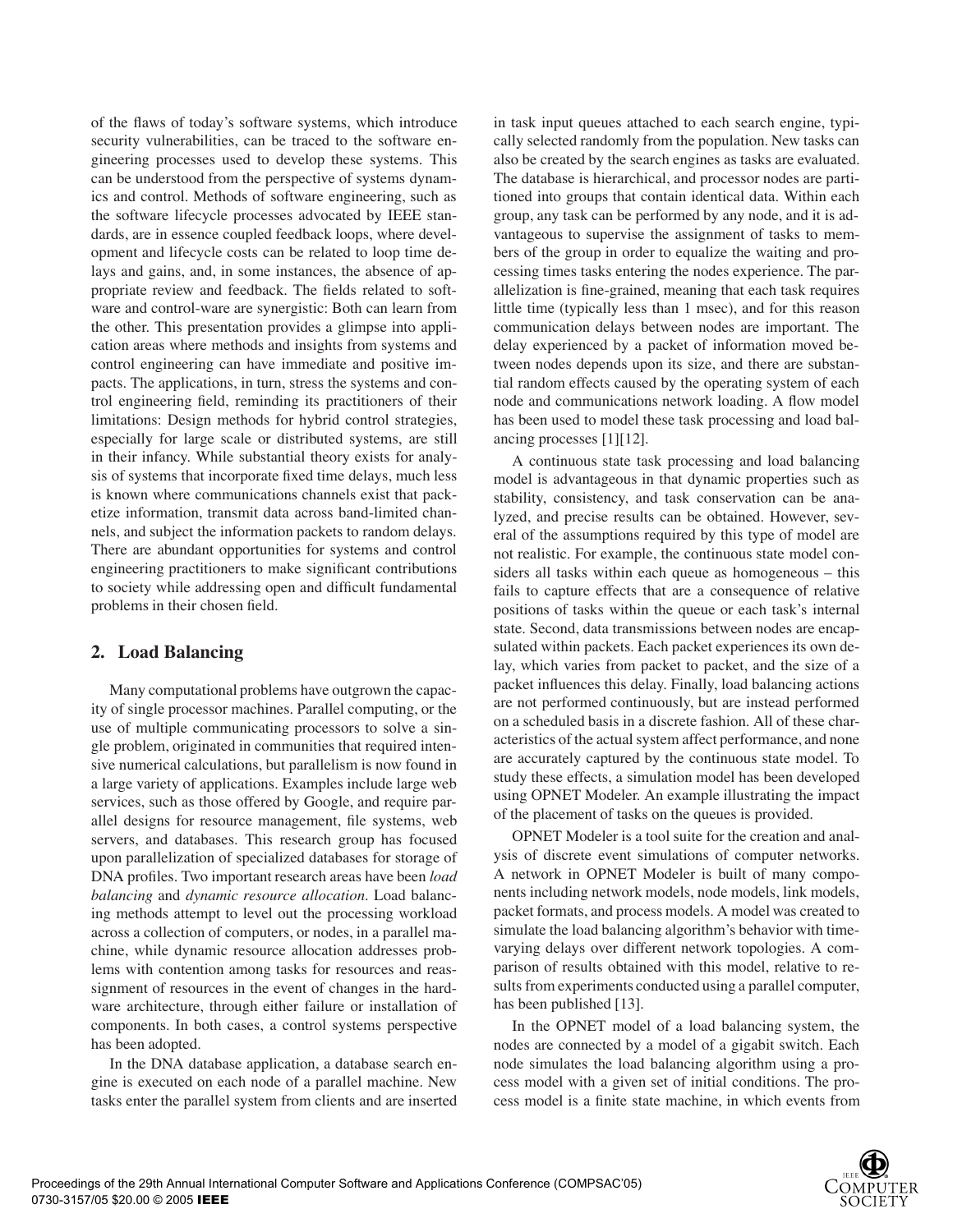the simulation kernel produce conditions that cause transitions between states. The time required for a packet to reach its destination is modeled in the simulation by two delays, a transfer delay and a propagation delay. The transfer delay is deterministic and proportional to the size of the exchanged data. The propagation delay is a random variable with a Poisson distribution plus an offset, which accounts for deterministic delays. The random component accounts for the variable time delays that come from network protocol stacks, network congestion, and packet fragmentation.

Additional tasks can be created when a task is processed. Wild card matches, and matches to within some threshold of an exact match, can cause this behavior in the DNA database developed by Birdwell *et al.* [4][2][3][5]. In these cases, a search through a tree structured index may require traversal of multiple branches from a given index node. The task generation model assumes that if a task spawns  $n$  new tasks, each spawned task will spawn  $n - 1$  tasks, and so on as the index tree is descended. A search can create additional tasks, leading to load imbalances.

To study this effect, a geometrically decreasing  $(in n)$ probability that each task will generate  $n$  additional tasks is specified. Each task is randomly assigned a child value in the set  $[0, m]$ , where  $m > 0$  is the maximum number of jobs a task can spawn. The probability that a task has a child value of n is  $p(n) = \beta^{n}/\alpha$ , where  $\alpha = (\beta^{m+1}-1)/(\beta-1)$ . When a task is processed, if its child value is greater than  $0$ , it spawns *n* new tasks that each have child values of  $n - 1$ ; these tasks will in turn each spawn  $n - 1$  tasks, and so on.

When new tasks are generated in a discrete event simulation, one must decide where to place them. This is substantially different from the continuous state flow-based load balancing model, which treats all tasks the same and models only the total number of tasks in each queue. New tasks can be placed either at the head (meaning they are next in line for execution) or the tail of the queue, and this decision has a large impact on system performance. To illustrate this, two experiments were performed in which one task is inserted into the queue of a node with a child value of 5. This causes 325 additional tasks to be generated. If the dynamically generated tasks are viewed as a tree, then processing each node of the tree generates the next level of tasks beneath that node. Inserting tasks to the tail of the queue is equivalent to processing this task tree in a breadth first fashion. The size of the queue will grow to a large value and then decrease, as shown in Fig. 1. Placing the tasks at the head of the queue is equivalent to processing the tree depth first. This spreads the task generation out over time, giving the processor time to catch up, as shown in Fig. 2. Both methods end at the same time, but their transient behavior is quite different.

While placing new tasks at the head of the queue may seem to make the transient behavior of the queue lengths



**Figure 1. Queue size vs. time with jobs inserted at tail of queue (no load balancing).**



**Figure 2. Queue size vs. time with jobs inserted at head of queue (no load balancing).**

better, this actually results in poorer performance of the load balancing algorithm. The load balancer responds to the large explosion of new tasks and is able to distribute them across available resources, as shown in Fig. 3. The depth first approach draws out the task generation process, causing the node's queue length to only occasionally grow above the threshold at which load balancing is performed, as shown in Fig. 4. As a result, other nodes sit idle and the completion time increases.

A few conclusions can be drawn. First, the placement of newly generated tasks upon queues (at the beginning or end of the queue) impacts the evolution of queue size. This placement has a dramatic effect upon load balancing performance. Placement of these tasks at the head causes the system to preferentially service the current database search tasks to completion, causing lower service times. However, load balancing does not occur in an efficient manner un-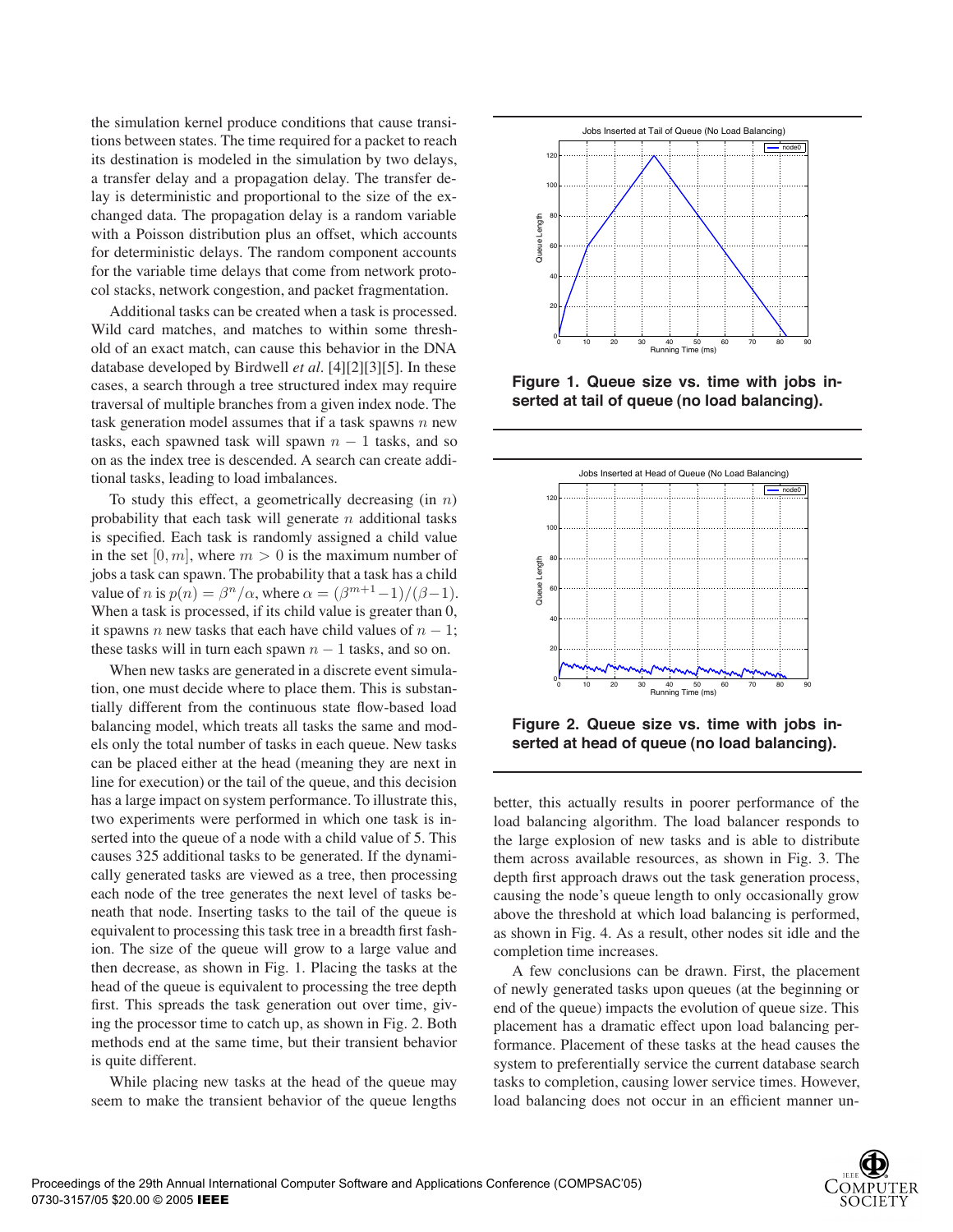

**Figure 3. Queue size vs. time with jobs inserted at tail of queue (load balancing at 10 msec intervals).**



**Figure 4. Queue size vs. time with jobs inserted at head of queue (load balancing at 10 msec intervals).**

der this strategy, and some nodes of the parallel computer may remain idle, extending the time required to complete all tasks and lowering throughput (measured as average number of tasks processed per second). In contrast, placement of newly created tasks at the end of the queue causes larger queue sizes. Task service times can be adversely affected, since intervening tasks must be serviced first. But, load balancing can transfer tasks to other nodes, resulting in lower time to completion of all tasks and higher throughput.

## **3. Information Security**

The information security field takes many forms: Three examples are protection against external, but uncoordinated threats such as computer viruses, detection of attack patterns, especially those that are coordinated from many hosts, and response in real-time to reduce their impacts, and prevention of the compromise of data and resources through misuse by internal personnel. Information security is a "hot" topic, in part, because software and hardware vendors have taken threats less than seriously in the past, and many vulnerabilities exist throughout computer operating systems and applications.

The design of information system resources that can respond dynamically to threats has similarities to the development of command, communications, and controls in the systems and controls field. An adversary's goals are to methodically attack distributed but communicating resources in a manner that overwhelms defenses, leaves additional portions of the networked systems more vulnerable to attack, and, when possible, co-opts resources for the adversary's use. Attacks and responses occur on extremely short time scales, which mandates automated responses. However, full automation is not advisable because the most damaging attacks are often the ones that have not been observed in the past.

An example information security system that incorporates a dynamic response is the dynamic firewall. Firewalls typically either allow all traffic except for specific types that are disallowed, or deny all traffic except types specifically allowed. Of these two approaches, the second carries less risk. Firewalls use rules to specify types of traffic that are allowed (or denied), and, if allowed, how the traffic is to be routed. These rules can be modified dynamically in response to detected events. For example, the Port Sentry tool, developed by Psionic Technologies<sup>1</sup>, detects attempts to connect to or otherwise scan network ports on a computer connected to a network. If an attempt is detected, rules are used to perform actions, which can include modification of the firewall's rules to disable the originating host's access to the firewall. One example of this approach is documented in [14]. In a more distributed setting, firewall rules can be implemented by a network router, and these rules can be changed dynamically to disallow or redirect traffic classified as malicious.

Sophisticated attacks can originate simultaneously from multiple sources on a network; an example is the class of distributed denial of service attacks. A post-attack forensics analysis of collected data may help determine the origin of an attack. This is an example of "link analysis" in the law enforcement and military communities: Given many entities (computers, service providers, and individuals), and given relationships between entities, where the relationships are tagged by, for example, type and time, find clusters fitting a specified pattern of entities and relationships.



See http://www.securityfocus.com/infocus/1580.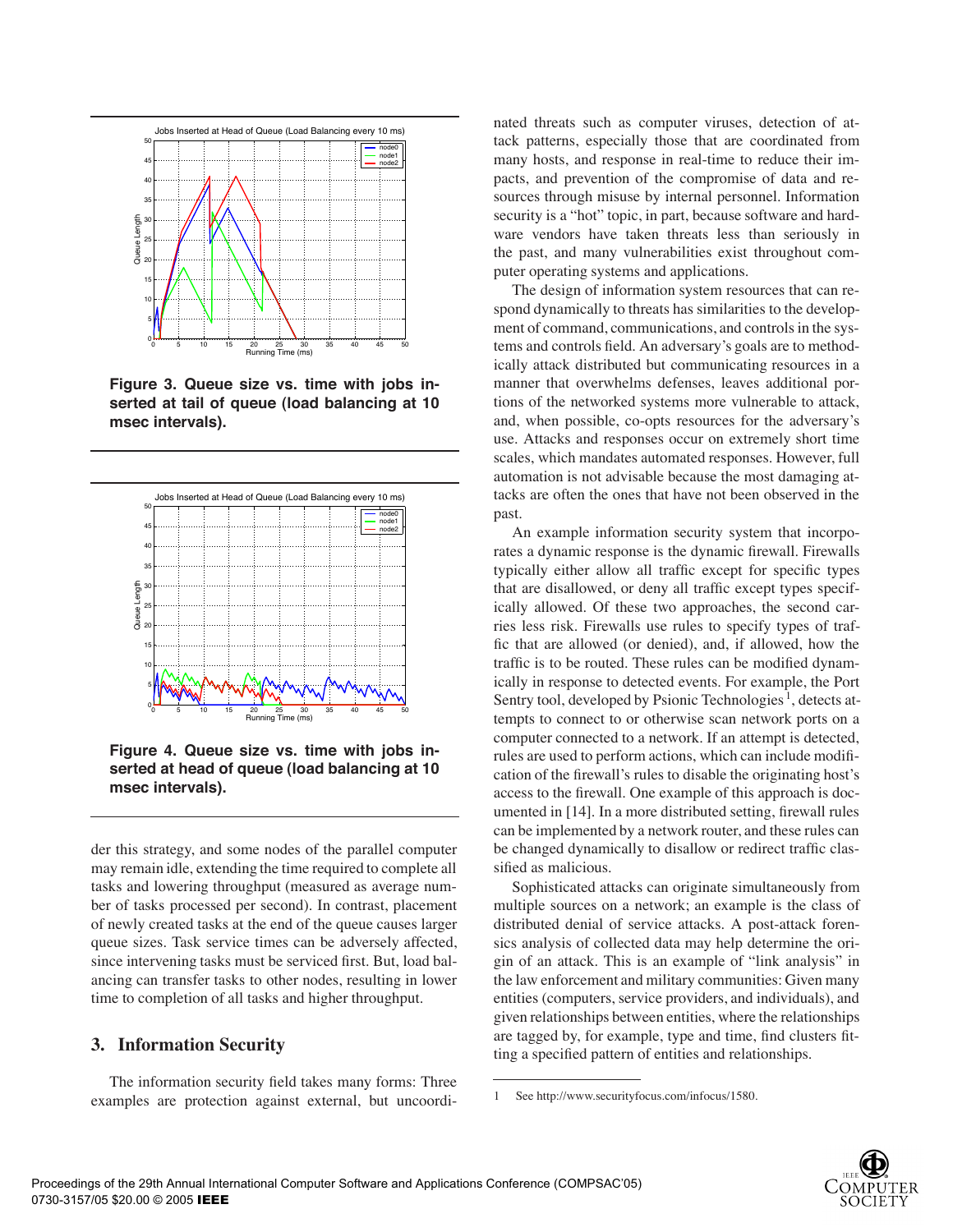Link analysis problems can be formulated as "link discovery," or "knowledge discovery" problems, whereby all clusters fitting a specified pattern are found from a large collection of data. These problems have broad applicability: digital libraries (clusters of similar publications or papers that cross reference each other within a collection), antiterrorism (communications with similar content, among a group of individuals, or with a causal relationship), bioinformatics (clusters of regions within a genome or of protein sequences that exhibit or express similar properties), and law enforcement (money laundering, illicit drug transactions, communications traffic analysis) are a few applications beyond the area of information security.

Birdwell developed an approach [7] to link discovery that embedded the entities of a database in three-dimensional Euclidean space and defined forces on their representations that caused them to cluster into groups of entities that are highly linked. For each particle of this multi-body system, attractive forces were defined for every particle with a relationship to the particle. Repulsive forces, similar to an "anti-gravity" force, were defined between every pair of particles. Simulation of this dynamical system caused those particles linked by their relationships to self-organize into clusters, while particles that were not related were forced apart. The dynamic system was defined so that an equilibrium was reached, resulting in a stable link diagram that could be used to navigate among the clusters and links.

## **4. Software Life Cycle Processes**

A software life cycle model is defined by IEEE/EIA standard 12207 [10] as:

A framework containing the processes, activities, and tasks involved in the development, operation, and maintenance of a software product, spanning the life of the system from the definition of its requirements to the termination of its use.

Several frameworks exist, and large bodies of literature have evolved for each. A software life cycle process describes the processes used to define, develop, support, and retire software systems, from conception through death. The article by Cai [6] provides an excellent survey of software cybernetics and control of software lifecycle processes. One of the popular frameworks is the waterfall model, which uses several interacting process stages, with information flowing from one stage to the next. Typical stages include a Specifications process, development of Software Requirements, providing an overall design of the software using a Software Design Document, Detailed Design processes, an Integration Plan, a System Report, and Operations. Incorporated with these forward process phases are verification, development of test procedures, and validation. These processes map to software engineering organizations, and, through trial and error, methods have been developed that enable organizations to establish software life cycle and engineering processes that produce software with reasonable quality and consistency. Example procedures and guidance for organizations that wish to establish these processes are provided in the IEEE Standards literature [9][8], together with additional standards for the various components, which are referenced in both of these documents.

In 1994, Birdwell and B. C. Moore developed, for an industrial client, a formulation of software life cycle processes based upon the precepts of systems and control theory. This work provided a basis for comparison with implementations of software life cycle processes within supplier organizations so that deficiencies could be identified. The result was a signal flow graph that emphasized the highly interconnected nature of the life cycle processes and the feedback mechanisms inherent in the processes. the feedback structures among the software life cycle processes.

Software life cycle processes are not, in these authors' opinions, amenable to the precise mathematical analysis to which control theorists are accustomed. However, the perspectives of control theorists and practitioners can provide significant insights. The structures of software life cycle processes that are effective have some features in common, due in large part to two characteristics of the problem domain: human factors, and time delays. Humans have two fundamental limitations that severely compromise their ability to develop quality software: First, they are not able to hold within short-term memory more than a few items or concepts (where "few" is often interpreted as around seven). This leads to the necessity for breaking down complex software development and maintenance problems into small pieces, and the definition of interfaces between these pieces.

Second, humans have a highly nonlinear observational error rate: It is difficult for individuals to find errors in their own code, or to adequately test code when they have participated in its design and development. In the parlance of the systems community, measurement error rates are much higher when people examine objects with which they are intimately familiar – assumptions are based upon their expectations, and these assumptions are violated by the implementation. This explains the necessity of separation of software development from software verification, testing, and validation – an individual should not participate in both teams.

Finally, time delays limit the performance of a software life cycle organization, where performance can often be directly related to cost. An organization that tightly integrates design/development and verification/testing/validation teams, so that small software components are tested, and